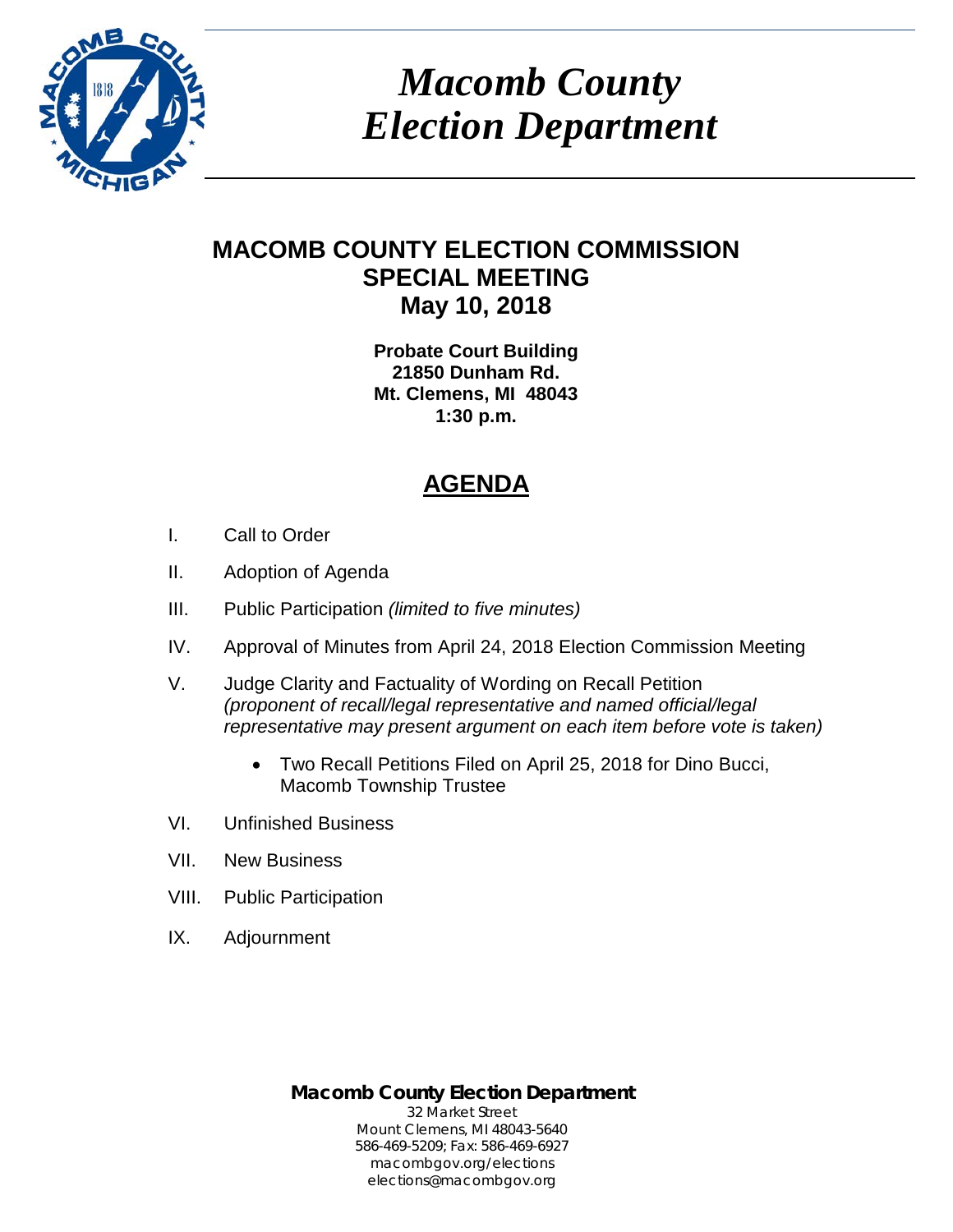

*Macomb County Election Department*

# **MEETING NOTICE**

# **MACOMB COUNTY ELECTION COMMISSION SPECIAL MEETING**

Macomb County Clerk's Office Election Department (586) 469-5209

The Macomb County Election Commission will hold a **SPECIAL MEETING** on Thursday, May 10, 2018, at 1:30 p.m. in the Probate Court Building, 21850 Dunham Rd., Mount Clemens, to judge language factuality and clarity on two recall petitions filed against Dino Bucci, Macomb Township Trustee.

Kathy M. Brower Macomb County Clerk/Register of Deeds

**Macomb County Election Department** 32 Market Street Mount Clemens, MI 48043-5640 586-469-5209; Fax: 586-469-6927 macombgov.org/elections elections@macombgov.org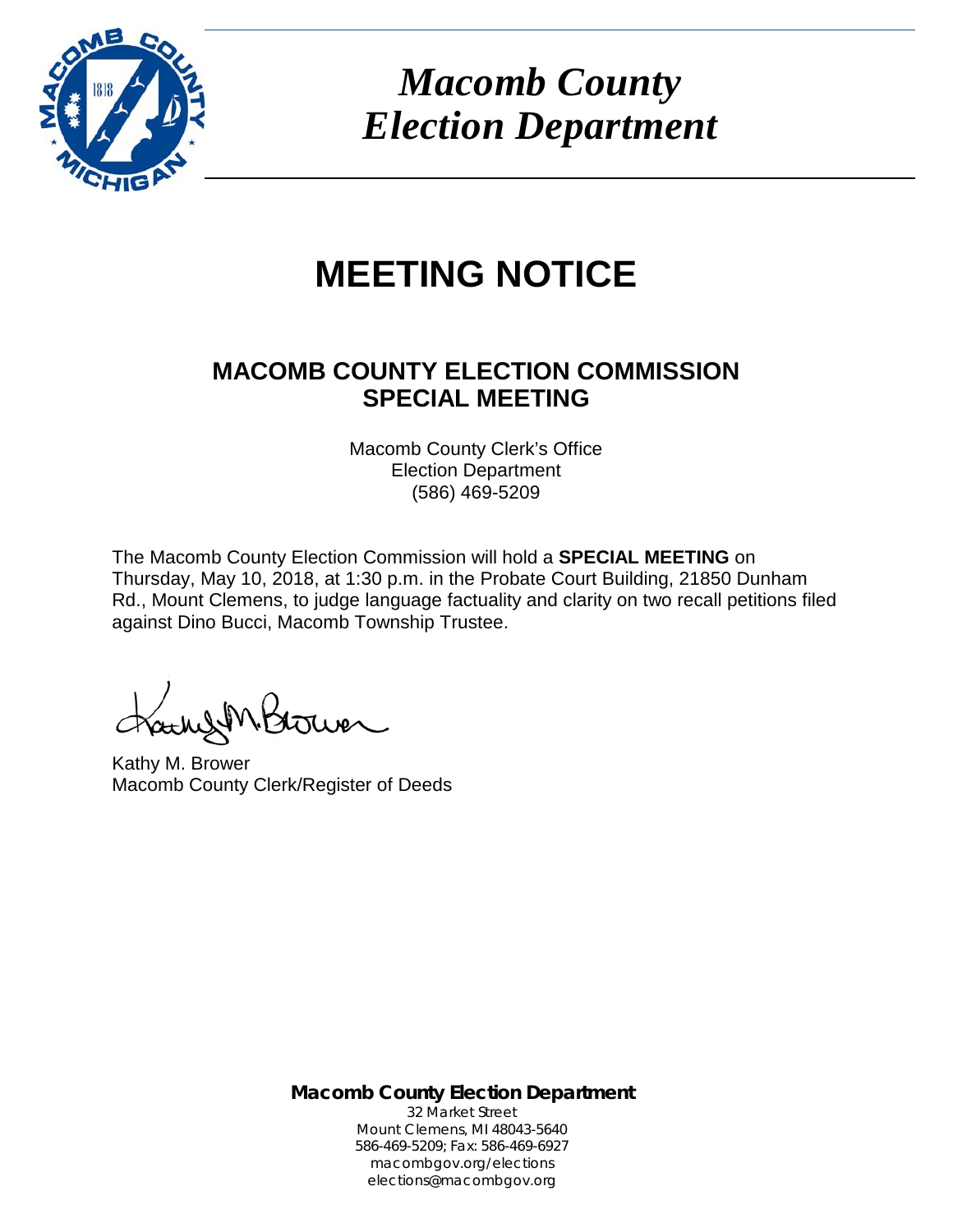# **MACOMB COUNTY ELECTION COMMISSION SPECIAL MEETING April 24, 2018**

# **UNOFFICIAL MINUTES**

The Macomb County Election Commission met on Tuesday, April 24, 2018, in Court Room #1 of the Macomb County Probate Court Building, 21850 Dunham, Mount Clemens with the following members present:

> Judge Kathryn George – Senior Probate Judge, Chairperson Larry Rocca – County Treasurer Kathy Brower – County Clerk

 Also Present: Roger Cardamone – Election Department Frank Krycia – Corporation Counsel Joe Biondo – Treasurer's Office

### **CALL TO ORDER**

Judge George called the meeting to order at 1:05 p.m.

### **MOTION TO ADOPT AGENDA**

A motion to adopt the agenda was made by Larry Rocca. Kathy Brower seconded the motion. The motion carried.

#### **PUBLIC PARTICIPATION**

None

# **APPROVAL OF MINUTES FROM APRIL 6, 2018 MEETING**

Kathy Brower made a motion to approve the minutes as presented. Larry Rocca seconded the motion. The motion carried.

# **JUDGE CLARITY AND FACTUALITY ON SUBMITTED PETITIONS**

**Petition 1:** Tom Sokol spoke. 20331 Vine, Macomb, MI 48044 Judge George, Larry Rocca, and Kathy Brower voted to reject the petition. By a 3-0 vote, the petition was rejected.

#### **UNFINISHED BUSINESS**

None

## **NEW BUSINESS**

None

## **PUBLIC PARTICIPATION**

Tom Sokol spoke. 20331 Vine, Macomb, MI 48044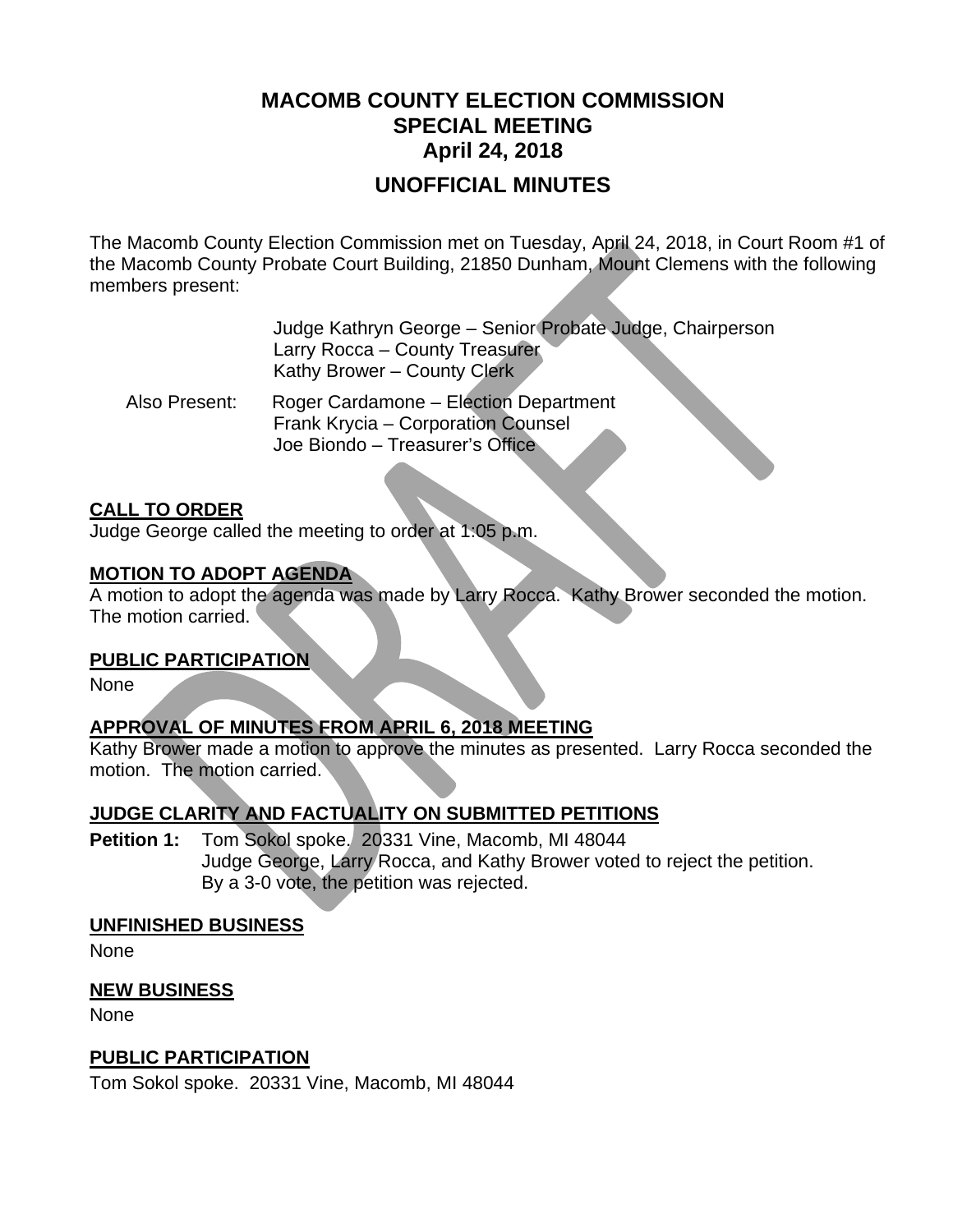# **ADJOURNMENT**

Larry Rocca made a motion to adjourn the meeting, seconded by Kathy Brower. The motion carried and the meeting was adjourned.

Kathy Brower Macomb County Clerk/Register of Deeds

\_\_\_\_\_\_\_\_\_\_\_\_\_\_\_\_\_\_\_\_\_\_\_\_\_\_\_\_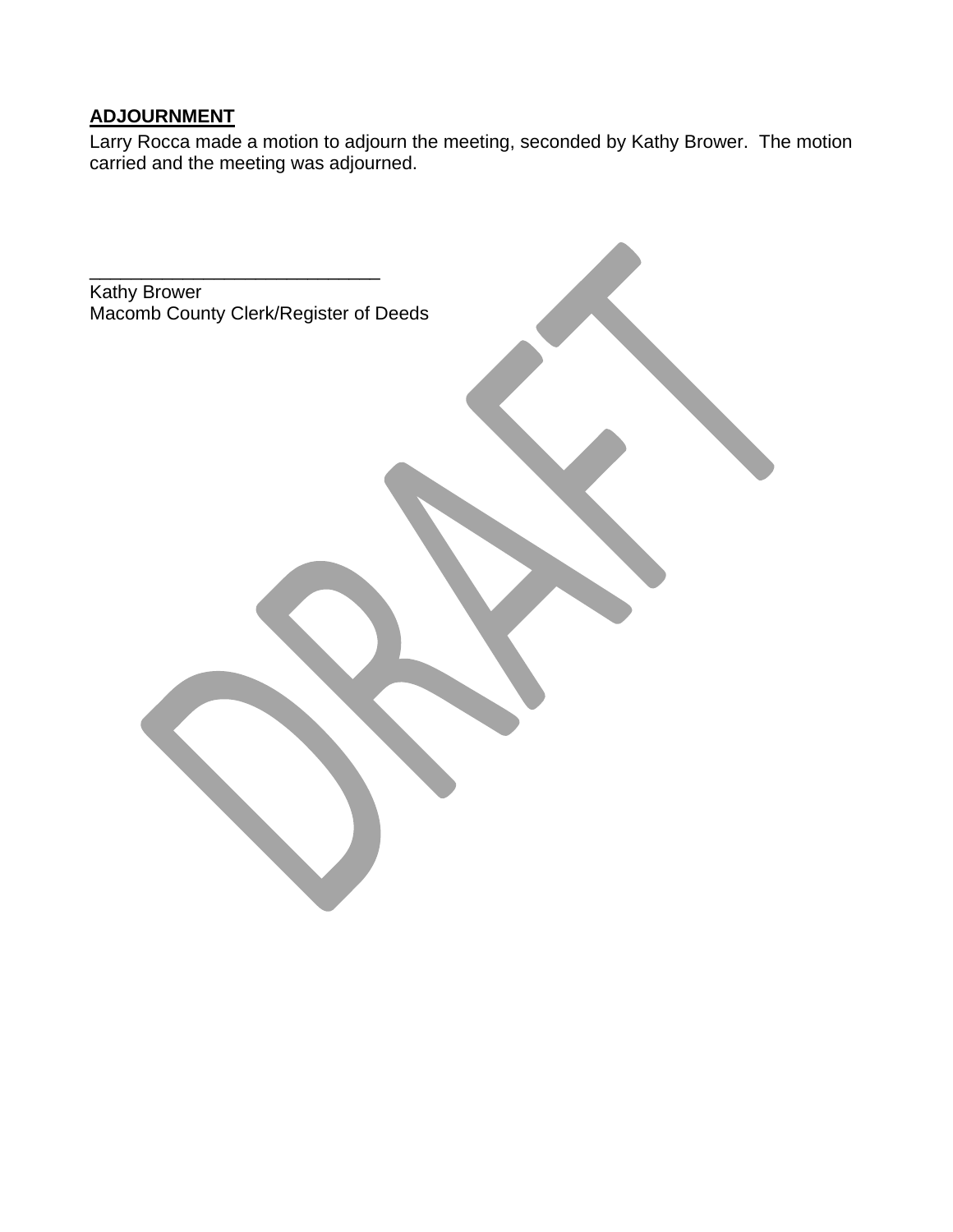

**Macomb County Election Department** 

# RECEIPT FOR RECALL LANGUAGE **SEEKING CLARITY REVIEW**

Person(s) Being Recalled

Office Held

Ino Bacci ustee OUS Tom Sokol **SUBMITTED BY:** ADDRESS: \_ 20331  $Vine$ ౚ 48044  $CITY & ZIP: Mccom$  $W<sub>0</sub>$  $\frac{11}{11}$ PHONE: 5868  $73888$ tsokol@comcast.het E-MAIL ADDRESS: SIGNATURE:

**Macomb County Election Department** 32 Market Street Mount Clemens, MI 48043-5640 586-469-5209; Fax: 586-469-6927 macombgov.org/elections elections@macombgov.org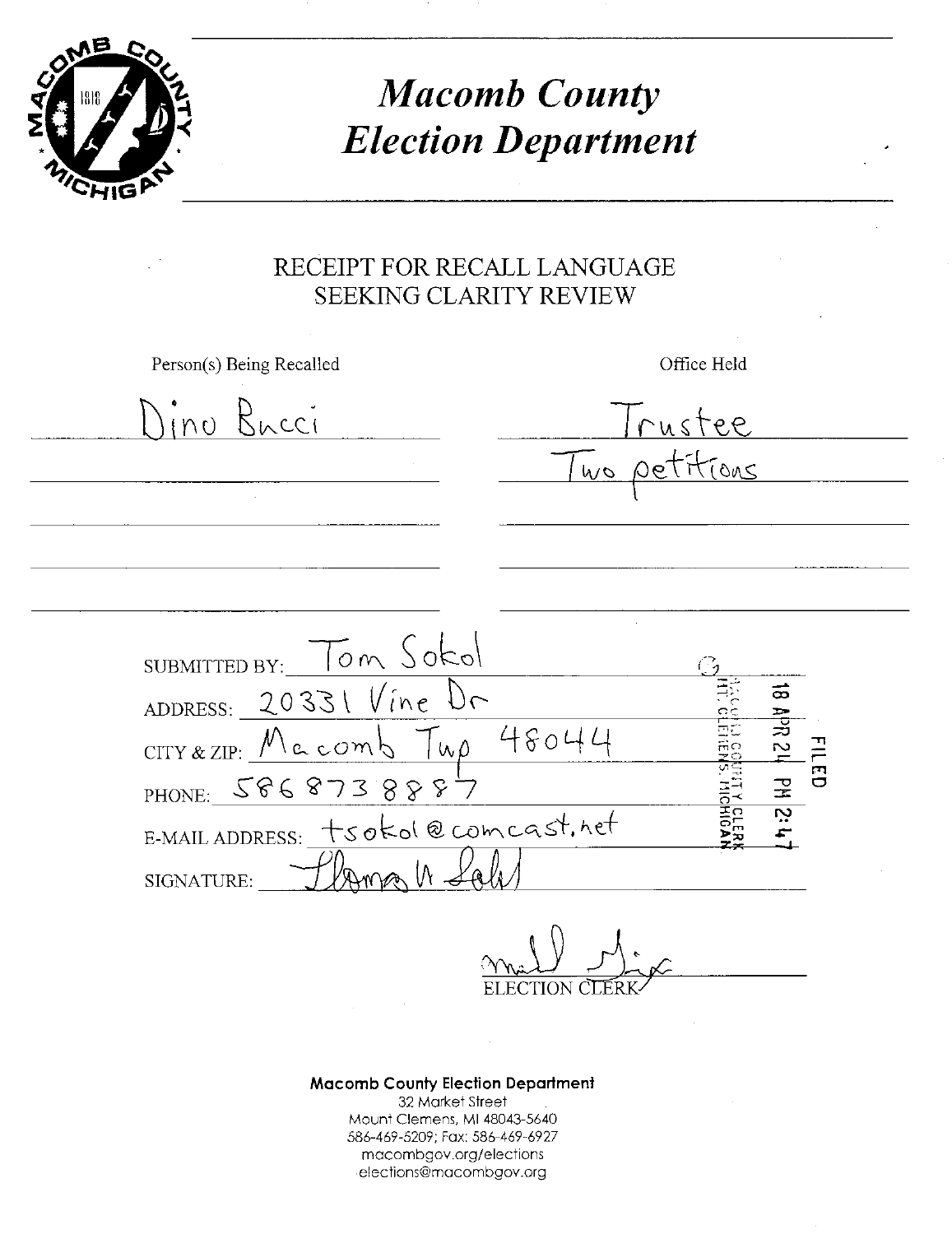| <b>CLERK'S</b><br>THE PROVISIONS OF THE MICHIGAN ELECTION LAW.<br>DATE OF SIGNING<br>ZIP CODE<br>SIGNATURE<br>PRINTED NAME<br>STREET ADDRESS OR RURAL ROUTE<br>MONTH DAY YEAR<br>1.<br>2.<br>З.<br>⊖<br>4.<br><u>้∡</u><br>——<br>ᅭ<br>ಱ<br>Б.<br>$\Omega$<br>픏<br>靄<br>تح<br>6.<br>ᆩ<br>P.<br>$rac{1}{25}$<br>$\overline{r}$<br>F<br>7.<br>m<br>꾶<br>◘<br>HICHIGAN<br>TILLERAN<br>8.<br>ż,<br>9. | INSTRUCTIONS ON REVERSE SIDE                                                                                                                                                                                                                                                                                                                                                                                                      | <b>RECALL PETITION</b> |  |  |   |  |  |  |  |  |
|--------------------------------------------------------------------------------------------------------------------------------------------------------------------------------------------------------------------------------------------------------------------------------------------------------------------------------------------------------------------------------------------------|-----------------------------------------------------------------------------------------------------------------------------------------------------------------------------------------------------------------------------------------------------------------------------------------------------------------------------------------------------------------------------------------------------------------------------------|------------------------|--|--|---|--|--|--|--|--|
|                                                                                                                                                                                                                                                                                                                                                                                                  | We the undersigned registered and qualified voters of the diviliage of J Macomb<br>Equiling of an election to recall Divide Computer of This Computer is the County of Macomb<br>Trustee Dino Bucki voted to approve the compensatio<br>$\sum_{n=0}^{\infty}$ calling of an election to recall_<br>WARNING - A PERSON WHO KNOWINGLY SIGNS A RECALL PETITION MORE THAN ONCE OR SIGNS A NAME OTHER THAN HIS OR HER OWN IS VIOLATING |                        |  |  |   |  |  |  |  |  |
|                                                                                                                                                                                                                                                                                                                                                                                                  |                                                                                                                                                                                                                                                                                                                                                                                                                                   |                        |  |  |   |  |  |  |  |  |
|                                                                                                                                                                                                                                                                                                                                                                                                  |                                                                                                                                                                                                                                                                                                                                                                                                                                   |                        |  |  |   |  |  |  |  |  |
|                                                                                                                                                                                                                                                                                                                                                                                                  |                                                                                                                                                                                                                                                                                                                                                                                                                                   |                        |  |  |   |  |  |  |  |  |
|                                                                                                                                                                                                                                                                                                                                                                                                  |                                                                                                                                                                                                                                                                                                                                                                                                                                   |                        |  |  |   |  |  |  |  |  |
|                                                                                                                                                                                                                                                                                                                                                                                                  |                                                                                                                                                                                                                                                                                                                                                                                                                                   |                        |  |  |   |  |  |  |  |  |
|                                                                                                                                                                                                                                                                                                                                                                                                  |                                                                                                                                                                                                                                                                                                                                                                                                                                   |                        |  |  |   |  |  |  |  |  |
|                                                                                                                                                                                                                                                                                                                                                                                                  |                                                                                                                                                                                                                                                                                                                                                                                                                                   |                        |  |  |   |  |  |  |  |  |
|                                                                                                                                                                                                                                                                                                                                                                                                  |                                                                                                                                                                                                                                                                                                                                                                                                                                   |                        |  |  |   |  |  |  |  |  |
|                                                                                                                                                                                                                                                                                                                                                                                                  |                                                                                                                                                                                                                                                                                                                                                                                                                                   |                        |  |  |   |  |  |  |  |  |
|                                                                                                                                                                                                                                                                                                                                                                                                  | 10.                                                                                                                                                                                                                                                                                                                                                                                                                               |                        |  |  | ↵ |  |  |  |  |  |
| 11.                                                                                                                                                                                                                                                                                                                                                                                              |                                                                                                                                                                                                                                                                                                                                                                                                                                   |                        |  |  |   |  |  |  |  |  |
| 12.                                                                                                                                                                                                                                                                                                                                                                                              |                                                                                                                                                                                                                                                                                                                                                                                                                                   |                        |  |  |   |  |  |  |  |  |

#### CERTIFICATE OF CIRCULATOR

The undersigned circulator of the above petition asserts that he or she Is 18 years of age or older and a United States citizen; that each signature on the petition was signed in his or her presence and was not obtained through fraud, deceit or misrepresentation; that he or she has neither caused nor permitted a person to sign the petition more than once and has no knowledge of a person signing the petition more than once; and that, to his or her best knowledge and belief, each signature is the genuine signature of the person purporting to sign the petition, the person signing the petition was at the time of signing a registered elector of the City or Township listed in the heading of the petition, and the elector was qualified to sign the petition

0 If the circulator Is not a resident of Michigan, the circulator shall make a cross [X] or check mark [v'] in the box provided, otherwise each signature on this petition sheet is invalid and the signatures will not be counted by a tiling official. By making a cross or check mark in the box provided, the undersigned circulator asserts that he or she is not a resident of Michigan and agrees to accept the jurisdiction of this state for the purpose of any legal proceeding or hearing that concerns a petition sheet executed by the circulator and agrees that legal process served on the Secretary of State or a designated agent of the Secretary of State has the same effect as if personally served on the circulator.

WARNING-A CIRCULATOR KNOWINGLY MAKING A FALSE STATEMENT IN THE ABOVE CERTIFICATE, A PERSON NOT A CIRCULATOR WHO SIGNS AS A CIRCULATOR, OR A PERSON WHO SIGNS A NAME OTHER THAN HIS OR HER OWN AS CIRCULATOR IS GUILTY OF A MISDEMEANOR.

CIRCULATOR - DO NOT SIGN OR DATE CERTIFICATE UNTIL AFTER CIRCULATING PETITION.

(Signature of Circulator) (Date)

(Printed Name of Circulator)

(Complete Residence Address [Street and Number or Rural Route]) - [Do not enter a post office box]

(City or Township, Stale, zip.Code)

(County of Registration, lf Registered to Vote, of a Circulator who Is not a Resident of Michigan)  $R$ EV. 10/15 V<sup>O</sup><br>FORM APPROVED BY DIRECTOR OF ELECTIONS. STATE OF MICHIGAN  $\oplus$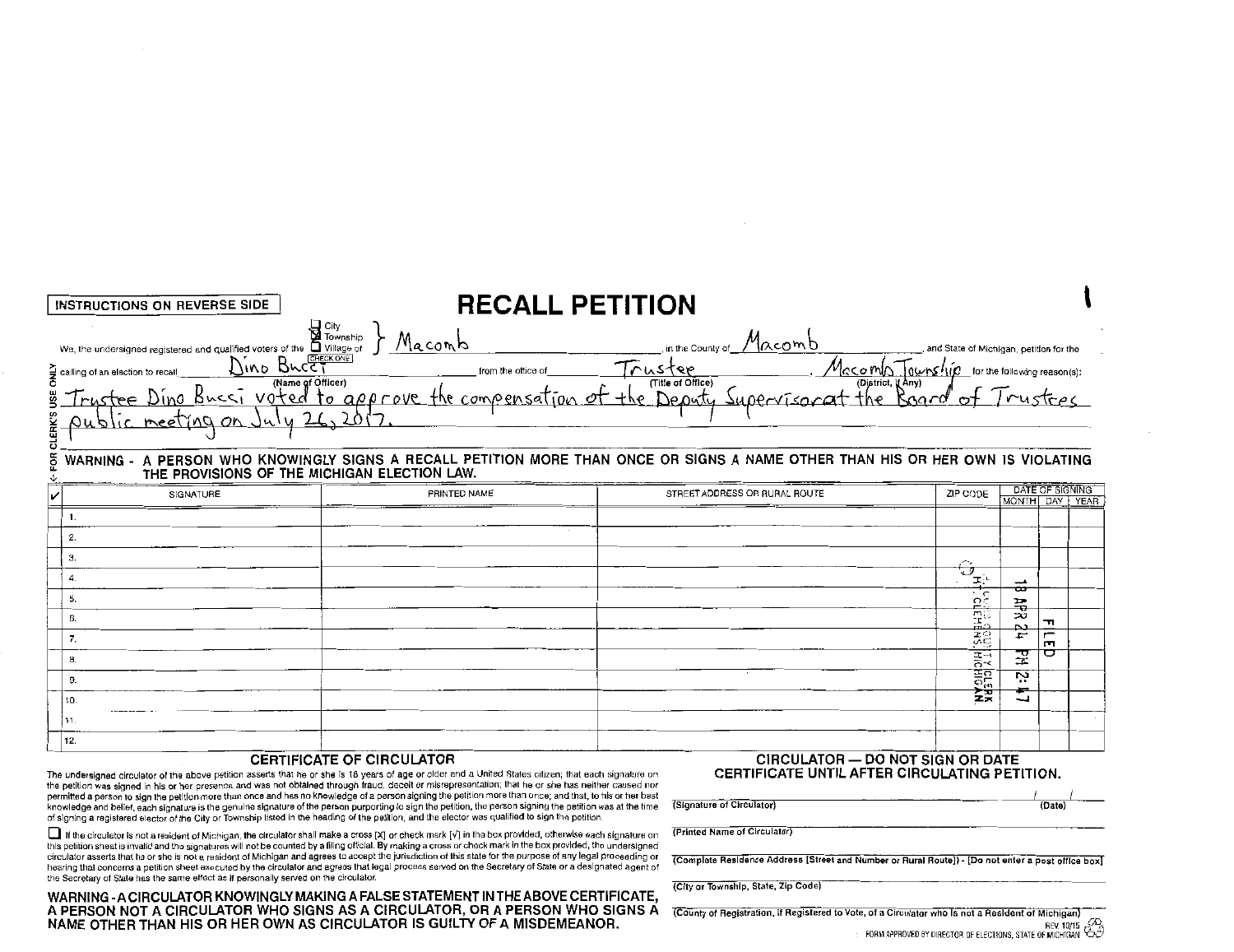|          | INSTRUCTIONS ON REVERSE SIDE                                                                                                                                                                                                            | <b>RECALL PETITION</b>                                                                                                                                                                                                                                                                                                                                                               |                                                                        |                                                                                                                                                                                                                                                                                                                                                                                                                        |                                                         |                                   |
|----------|-----------------------------------------------------------------------------------------------------------------------------------------------------------------------------------------------------------------------------------------|--------------------------------------------------------------------------------------------------------------------------------------------------------------------------------------------------------------------------------------------------------------------------------------------------------------------------------------------------------------------------------------|------------------------------------------------------------------------|------------------------------------------------------------------------------------------------------------------------------------------------------------------------------------------------------------------------------------------------------------------------------------------------------------------------------------------------------------------------------------------------------------------------|---------------------------------------------------------|-----------------------------------|
|          | U City<br>We, the undersigned ragistered and qualified voters of the UVillage of<br>Willage of the UVillage of<br>Dino Bucci<br>$\sum_{n=0}^{\infty}$ calling of an election to recall_<br>THE PROVISIONS OF THE MICHIGAN ELECTION LAW. | <u>Maconb</u><br>calling of an election to recall Dino Buccine (Name of Office) for the office of Trustee Macono Township for the following real<br>of Trustees between November 20,2017 and April 11, 2018.<br>WARNING - A PERSON WHO KNOWINGLY SIGNS A RECALL PETITION MORE THAN ONCE OR SIGNS A NAME OTHER THAN HIS OR HER OWN IS VIOLATING                                       | $\mu_{\alpha\text{Comb}}$ , in the County of $\mu_{\alpha\text{Comb}}$ | and State of Michigen, petition for the<br>$M$ $\overline{C}$ $\overline{C}$ $\overline{C}$ $\overline{C}$ $\overline{C}$ $\overline{C}$ $\overline{C}$ $\overline{C}$ $\overline{C}$ $\overline{C}$ $\overline{C}$ $\overline{C}$ $\overline{C}$ $\overline{C}$ $\overline{C}$ $\overline{C}$ $\overline{C}$ $\overline{C}$ $\overline{C}$ $\overline{C}$ $\overline{C}$ $\overline{C}$ $\overline{C}$ $\overline{C}$ |                                                         |                                   |
|          | SIGNATURE                                                                                                                                                                                                                               | PRINTED NAME                                                                                                                                                                                                                                                                                                                                                                         | STREET ADORESS OR RURAL ROUTE                                          | ZIP CODE                                                                                                                                                                                                                                                                                                                                                                                                               |                                                         | DATE OF SIGNING<br>MONTH DAY YEAR |
| 1.       |                                                                                                                                                                                                                                         |                                                                                                                                                                                                                                                                                                                                                                                      |                                                                        |                                                                                                                                                                                                                                                                                                                                                                                                                        |                                                         |                                   |
| 2.<br>3. |                                                                                                                                                                                                                                         |                                                                                                                                                                                                                                                                                                                                                                                      |                                                                        | $\epsilon$                                                                                                                                                                                                                                                                                                                                                                                                             | 莪<br>ಹ                                                  |                                   |
| 4.       |                                                                                                                                                                                                                                         |                                                                                                                                                                                                                                                                                                                                                                                      |                                                                        |                                                                                                                                                                                                                                                                                                                                                                                                                        | <b>PCE</b><br>PCE<br>豊                                  |                                   |
| 5.       |                                                                                                                                                                                                                                         |                                                                                                                                                                                                                                                                                                                                                                                      |                                                                        |                                                                                                                                                                                                                                                                                                                                                                                                                        | <b>LOOUSTIY CLER</b><br>LOOUSTIY CLER<br>$\overline{2}$ | 골<br>n                            |
| 6.       |                                                                                                                                                                                                                                         |                                                                                                                                                                                                                                                                                                                                                                                      |                                                                        |                                                                                                                                                                                                                                                                                                                                                                                                                        | ᠇ᠣ<br>≖                                                 | $\circ$                           |
| 7.<br>8. |                                                                                                                                                                                                                                         |                                                                                                                                                                                                                                                                                                                                                                                      |                                                                        |                                                                                                                                                                                                                                                                                                                                                                                                                        | <u>بہ</u><br>F                                          |                                   |
| 9.       |                                                                                                                                                                                                                                         |                                                                                                                                                                                                                                                                                                                                                                                      |                                                                        |                                                                                                                                                                                                                                                                                                                                                                                                                        |                                                         |                                   |
| 10.      |                                                                                                                                                                                                                                         |                                                                                                                                                                                                                                                                                                                                                                                      |                                                                        |                                                                                                                                                                                                                                                                                                                                                                                                                        |                                                         |                                   |
| 11.      |                                                                                                                                                                                                                                         |                                                                                                                                                                                                                                                                                                                                                                                      |                                                                        |                                                                                                                                                                                                                                                                                                                                                                                                                        |                                                         |                                   |
| 12.      |                                                                                                                                                                                                                                         | $\overline{a}$ $\overline{a}$ $\overline{a}$ $\overline{a}$ $\overline{a}$ $\overline{a}$ $\overline{a}$ $\overline{a}$ $\overline{a}$ $\overline{a}$ $\overline{a}$ $\overline{a}$ $\overline{a}$ $\overline{a}$ $\overline{a}$ $\overline{a}$ $\overline{a}$ $\overline{a}$ $\overline{a}$ $\overline{a}$ $\overline{a}$ $\overline{a}$ $\overline{a}$ $\overline{a}$ $\overline{$ | $\mathbf{C}$                                                           | DO HOT GIOH OD DATE                                                                                                                                                                                                                                                                                                                                                                                                    |                                                         |                                   |

#### CERTIFICATE OF CIRCULATOR

The undersigned circulator of the above petition asserts that he or she is 18 years of age or older and a United States citizen; that each signature on the petition was signed in his or her presence and was not obtained through fraud, deceit or misrepresentation; that he or she has neither caused nor permitted a person to sign the petition more than once and has no knowledge of a person signing the petition more than once; and that, to his or her best knowledge and belief, each signature is the genuine signature of the person purporting to sign the petition. the person signing the petition was at the time of signing a registered elector of the City or Township listed in the heading of the petition, and the elector was qualified to sign the petition

If the circulator is not a resident of Michigan, the circulator shall make a cross [X] or check mark [V] in the box provided, otherwise each signature on<br>this petition sheet is invalid and the signatures will not be counte circulator asserts that he or she is not a resident of Michigan and agrees to accept the jurisdiction of this state for the purpose of any legal proceeding or hearing that concerns a petition sheet executed by the circulator and agrees that legal process served on the Secretary of State or a designated agent of

the Secretary of State has the same effect as if personally served on the circulator.

CIRCULATOR - DO NOT SIGN OR DATE CERTIFICATE UNTIL AFTER CIRCULATING PETITION.

I (Signature of Circulator) (Date}

(Printed Name of Circulator)

(Complete Residence Address [Street and Number or Rural Route]) - [Do not enter a poat office box]

(City or Township, State, Zip Code}

WARNING -A CIRCULATOR KNOWINGLY MAKING A FALSE STATEMENT IN THE ABOVE CERTIFICATE, A PERSON NOT A CIRCULATOR WHO SIGNS AS A CIRCULATOR, OR A PERSON WHO SIGNS A NAME OTHER THAN HIS OR HER OWN AS CIRCULATOR IS GUILTY OF A MISDEMEANOR.

(County of Registration, if Registered to Vote, of a Circulator who is not a Resident of Michigan) REV 10/15<br>FORM APPROVED BY DIRECTOR OF ELECTIONS, STATE OF MICHIGAN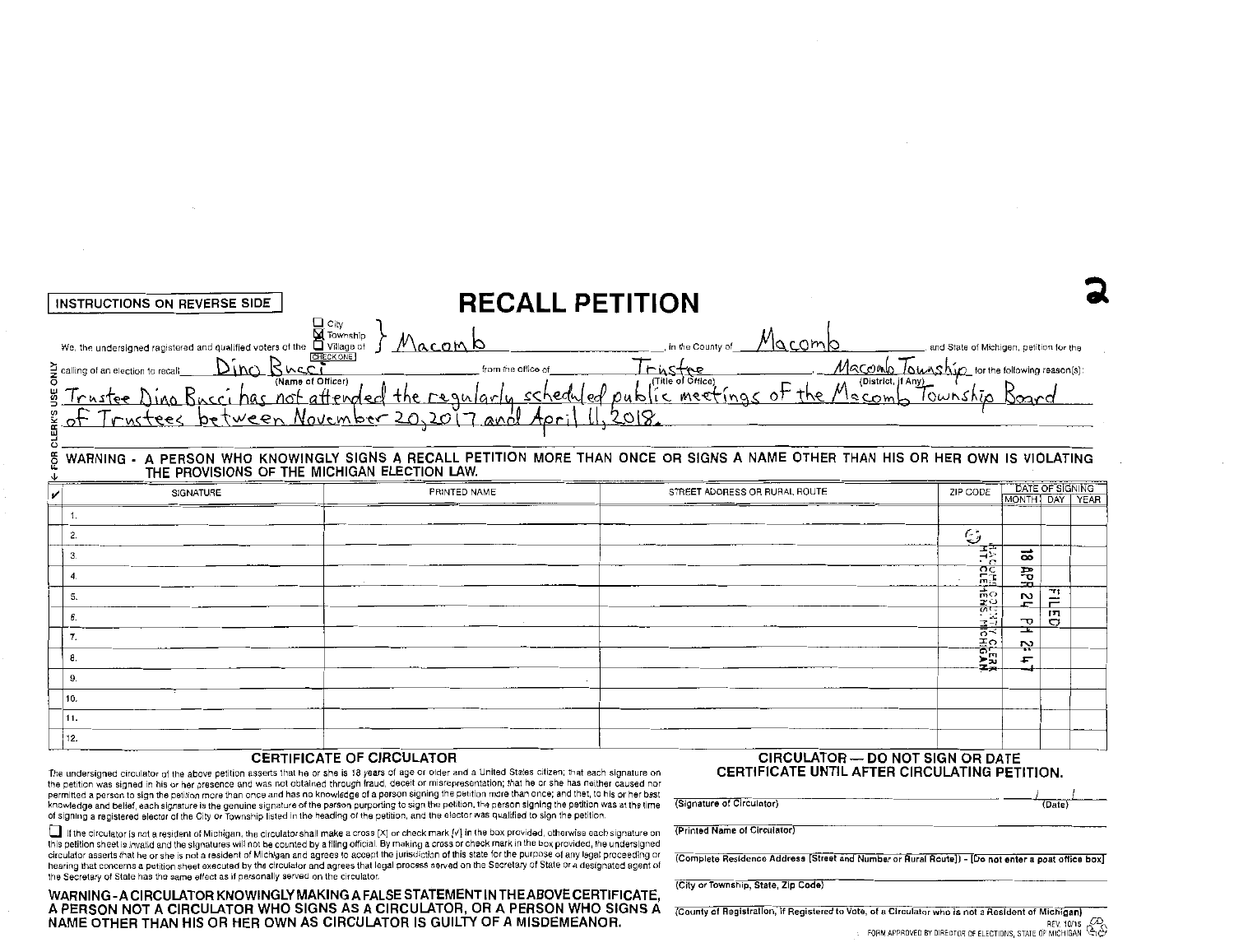# Support Documentation filed by petitioner on April 26, 2018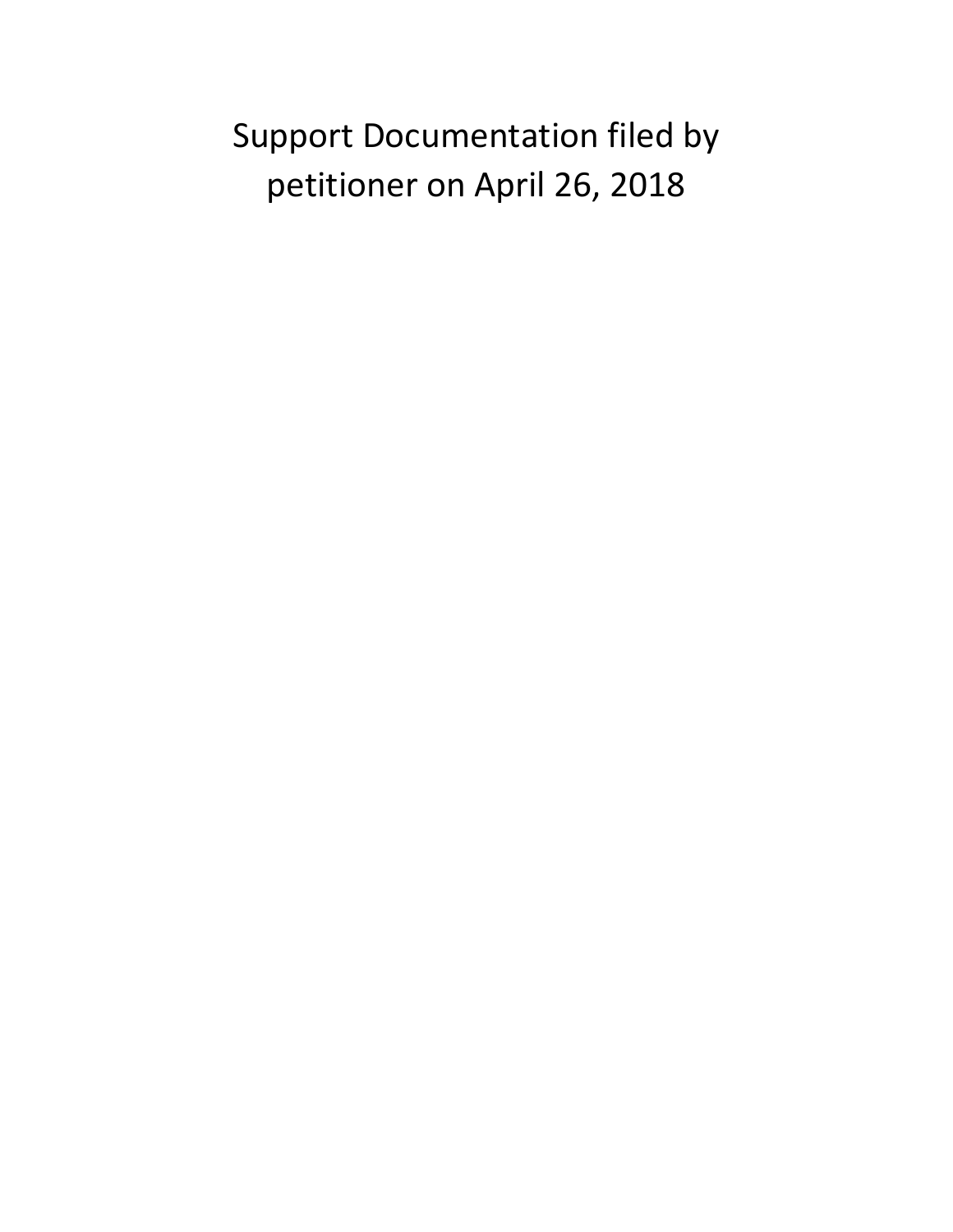MACOMB TOWNSHIP BOARD OF TRUSTEES **MEETING MINUTES** WEDNESDAY, APRIL 11, 2018

MACOMB TOWNSHIP MEETING CHAMBERS LOCATION: 54111 BROUGHTON ROAD MACOMB, MI 48042

JANET DUNN, SUPERVISOR PRESENT: KRISTI L. POZZI. CLERK KAREN GOODHUE, TREASURER TIMOTHY F. BUSSINEAU, TRUSTEE ROGER KRZEMINSKI, TRUSTEE NANCY NEVERS, TRUSTEE

DINO F. BUCCI, JR, TRUSTEE ABSENT:

ALSO PRESENT: Thomas Esordi, Legal Counsel James VanTiflin, Township Engineer (Additional attendance on file at the Clerk's Office)

Supervisor DUNN called the meeting to order at 7:00 p.m. and invited Tyler Leverenz of Troop 149 and attends L'Anse Creuse Middle School North to lead everyone in the Pledge of Allegiance. Tyler was in attendance so he could earn his Communications Merit Badge.

**AN ARRAIGE AND SERVE AND ARRAIGNMENT** 

18 APR 26 PIL 1:29

 $Q3713$ 

#### **ROLL CALL**

Clerk POZZI called the roll and a quorum of the Board of Trustees was present.  $\mathbf{1}$ .

MOTION by Krzeminski supported by Bussineau to omit Trustee Bucci's name from any roll call vote.

MOTION carried.

#### APPROVAL OF THE AGENDA

- $2.$ Approval of the agenda.
- MOTION by Krzeminski seconded by Pozzi to approve the agenda as  $\mathcal{L}_{\text{max}}$  ,  $\mathcal{L}_{\text{max}}$ amended with the addition of Item 15a., under Human Resources, Authorization to extend Offer of Employment - Fire Department.

**MOTION carried.** 

#### **APPROVAL OF THE BILLS**

All bill runs were reviewed and there were no additions, deletions or corrections.  $3<sub>1</sub>$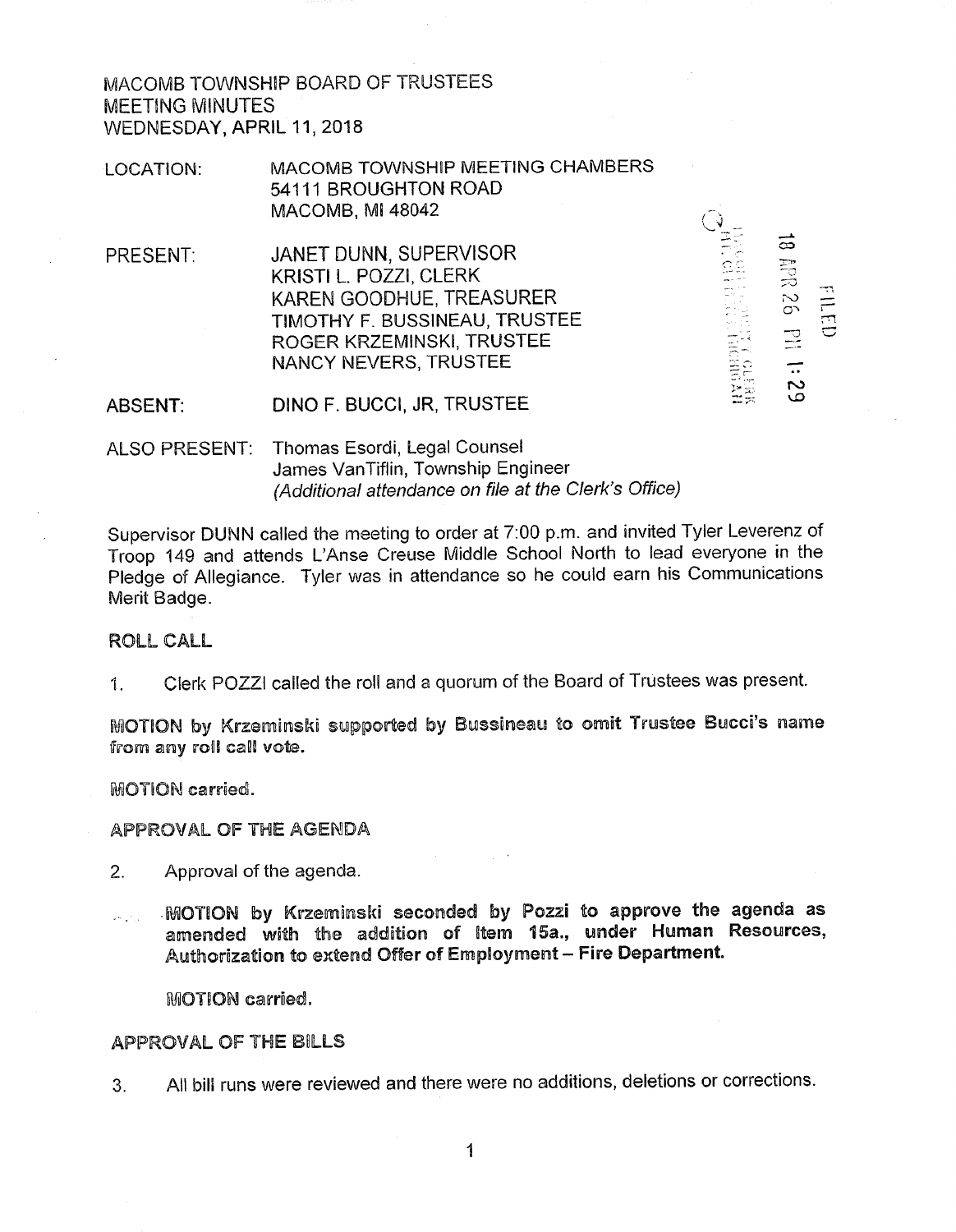MACOMB TOWNSHIP BOARD OF TRUSTEES **MEETING MINUTES** WEDNESDAY, MARCH 28, 2018

- MACOMB TOWNSHIP MEETING CHAMBERS **LOCATION:** 54111 BROUGHTON ROAD **MACOMB, MI 48042**
- PRESENT: JANET DUNN, SUPERVISOR KRISTI L. POZZI, CLERK KAREN GOODHUE, TREASURER TIMOTHY F. BUSSINEAU, TRUSTEE ROGER KRZEMINSKI, TRUSTEE **NANCY NEVERS, TRUSTEE**

DINO F. BUCCI, JR., TRUSTEE **ABSENT:** 

ALSO PRESENT: Thomas Esordi, Legal Counsel Patrick Meagher, Planning Consultant James VanTiflin, Township Engineer (Additional attendance on file at the Clerk's Office)

Supervisor DUNN called the meeting to order at 7:00 p.m. and the Pledge of Allegiance was recited.

#### **ROLL CALL**

Clerk POZZI called the roll and a quorom was present.  $1<sub>1</sub>$ 

Motion by Bussineau seconded by Krzeminski to refrain from calling Trustee Bucci's name during any roll call votes. MOTION carried.

#### APPROVAL OF THE AGENDA

 $2<sub>1</sub>$ Approval of the Agenda

> MOTION by Krzeminski seconded by Goodhue to approve the agenda as amended with the additions of Item #D1A, Request for reinstatement to the Fire Department, and Item #D1B, Request for Family & Medical Leave of Absence. Closed Session Item #23, Consideration for the purchase of real property prior to obtaining an option to purchase that real property, Closed Session per MCL 15.268(d), is to be removed. MOTION carried.

#### **APPROVAL OF THE BILLS**

All bill runs were reviewed and there were no additions, deletions or corrections.  $3<sub>1</sub>$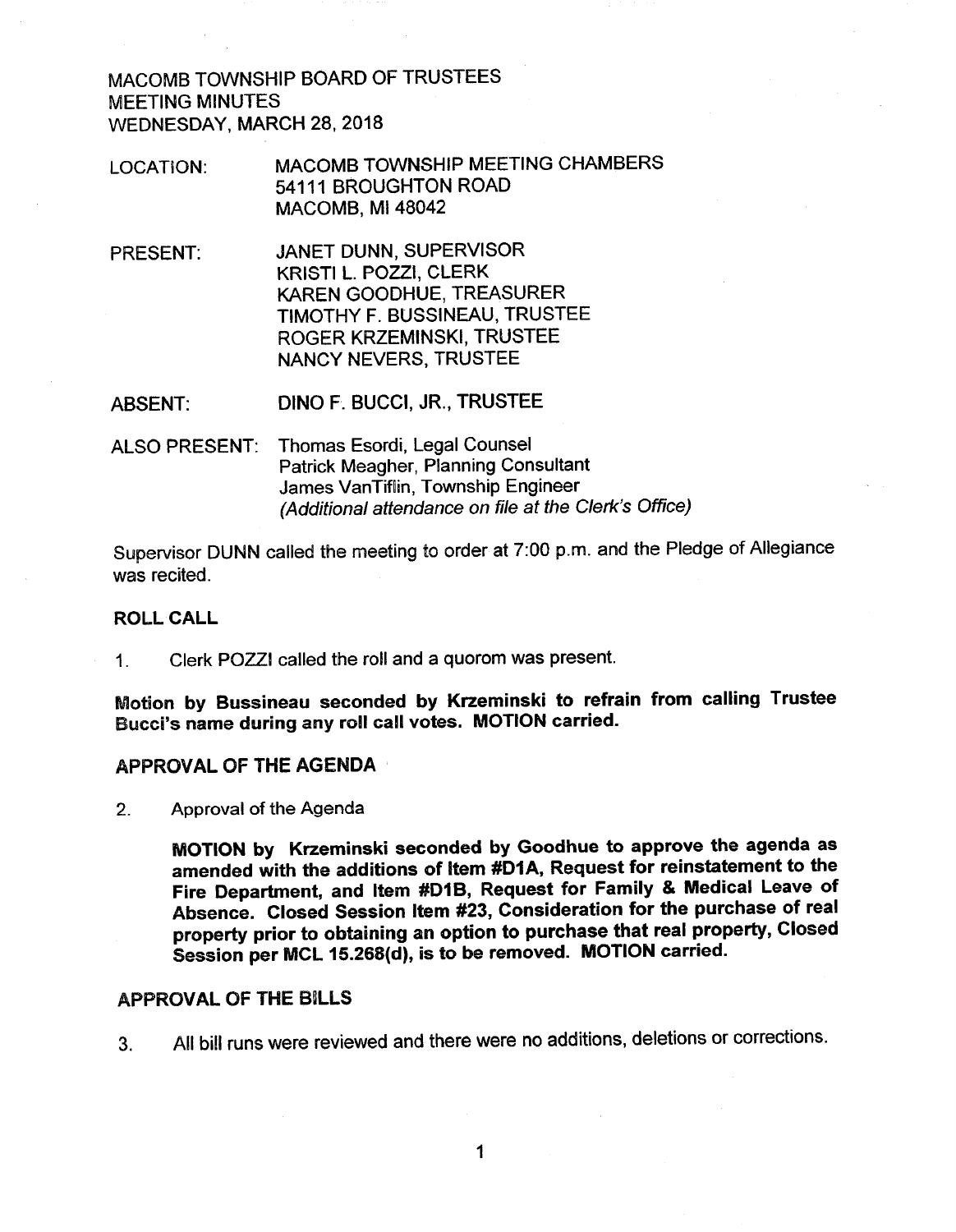MACOMB TOWNSHIP BOARD OF TRUSTEES **MEETING MINUTES** WEDNESDAY, MARCH 14, 2018

- **MACOMB TOWNSHIP MEETING CHAMBERS LOCATION:** 54111 BROUGHTON ROAD **MACOMB, MI 48042**
- JANET DUNN, SUPERVISOR **PRESENT:** KAREN GOODHUE, TREASURER TIMOTHY F. BUSSINEAU, TRUSTEE ROGER KRZEMINSKI, TRUSTEE **NANCY NEVERS, TRUSTEE**
- **ABSENT:** KRISTI L. POZZI, CLERK DINO F. BUCCI, JR, TRUSTEE
- ALSO PRESENT: Thomas Esordi, Legal Counsel Patrick Meagher, Planning Consultant James VanTiflin, Township Engineer (Additional attendance on file at the Clerk's Office)

Supervisor DUNN called the meeting to order at 7:00 p.m. and the Pledge of Allegiance was recited.

MOTION by Krzeminski seconded by Bussineau to have Mr. Chuck Pierce, from the Clerk's Office handle the roll call votes.

**MOTION** carried.

MOTION by Krzeminski seconded by Bussineau to refrain from calling the names of Mr. Bucci and Mrs. Pozzi during any roll call votes.

#### **MOTION carried.**

#### **ROLL CALL**

Mr. Pierce called the roll and a quorom was present. 1.

**MOTION carried.** 

#### **APPROVAL OF THE AGENDA**

 $2.$ Approval of the Agenda

> MOTION by Krzeminski seconded by Goodhue to approve the agenda with the addition of Item 6a., Consent Judgment Red Tail Real Estate, LLC and Closed Session Item 27, Consideration of the purchase of real property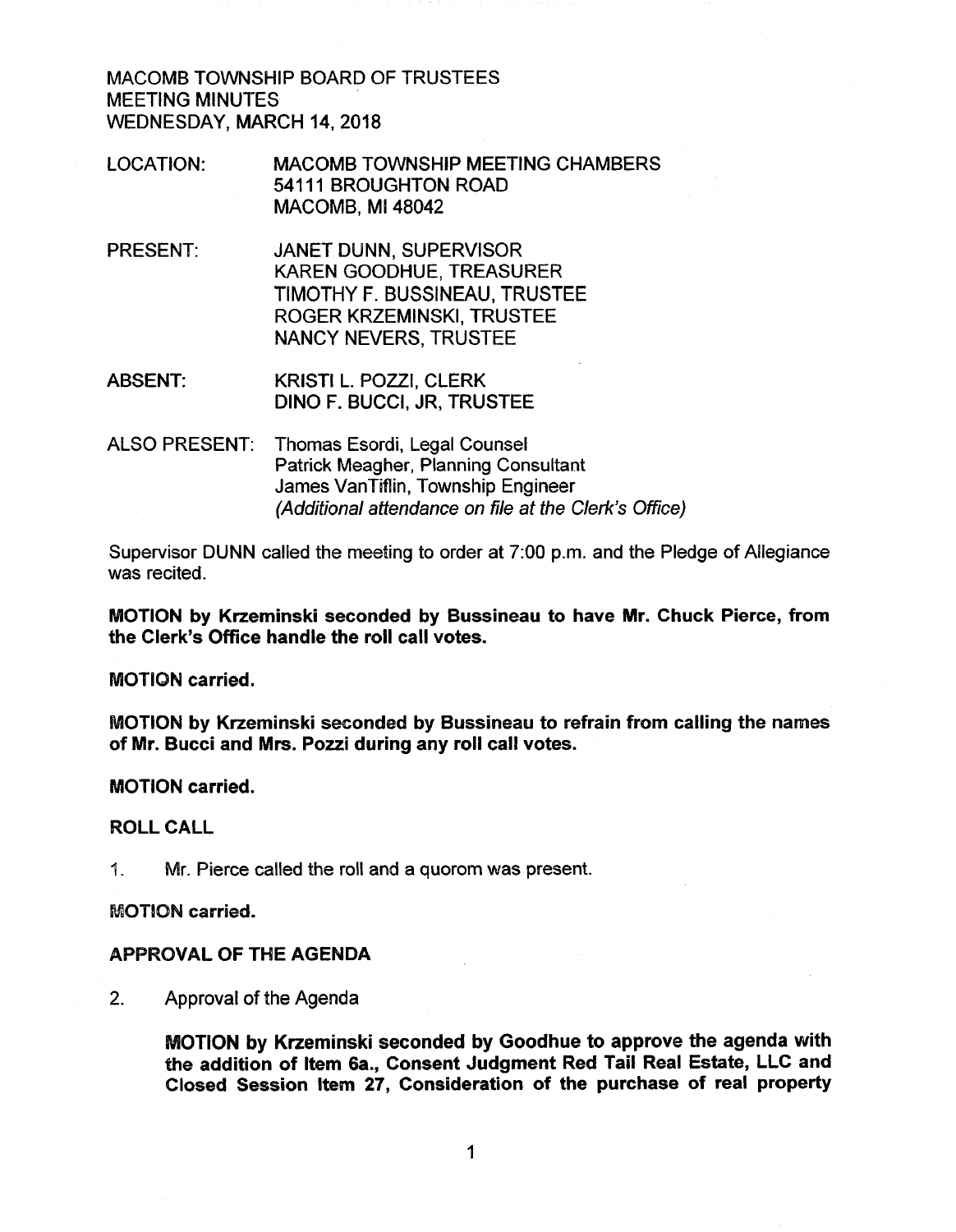MACOMB TOWNSHIP BOARD OF TRUSTEES **MEETING MINUTES** WEDNESDAY, FEBRUARY 28, 2018

- MACOMB TOWNSHIP MEETING CHAMBERS LOCATION: 54111 BROUGHTON ROAD **MACOMB, MI 48042**
- JANET DUNN, SUPERVISOR **PRESENT:** KRISTI L. POZZI, CLERK KAREN GOODHUE, TREASURER TIMOTHY F. BUSSINEAU, TRUSTEE ROGER KRZEMINSKI, TRUSTEE **NANCY NEVERS, TRUSTEE**
- DINO F. BUCCI, TRUSTEE ABSENT:
- Thomas Esordi, Legal Counsel ALSO PRESENT: Patrick Meagher, Planning Consultant James VanTiflin, Township Engineer (Additional attendance on file at the Clerk's Office)

Supervisor DUNN called the meeting to order at 7:00 p.m. and the Pledge of Allegiance was recited.

The Supervisor informed those in attendance that there has been a threat made against her and that department heads have been given the option of not attending the meeting and that individuals in the audience may leave if they so desire. She also commented on the conduct of individuals at the meetings and read Michigan Penal Code, Act 328 of 1931.

#### **ROLL CALL**

Clerk POZZI called the roll and a quorum was present.  $1<sup>1</sup>$ 

Motion by Krzeminski seconded by Bussineau to refrain from calling Trustee Bucci's name during any roll call votes.

#### **MOTION carried.**

#### **APPROVAL OF THE AGENDA**

 $2.$ Approval of the Agenda

> MOTION by Pozzi seconded by Krzeminski to approve the agenda as presented.

**MOTION** carried.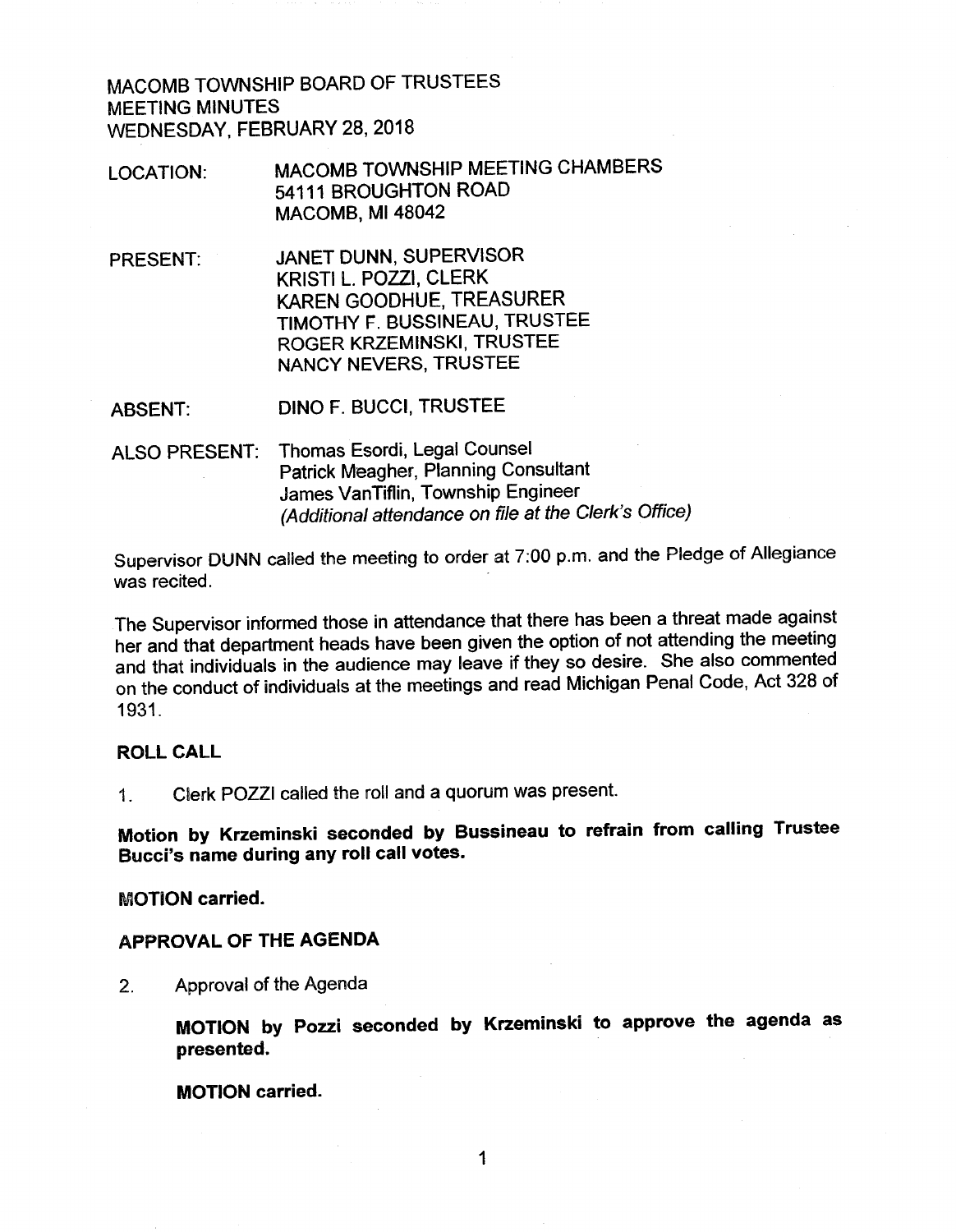MACOMB TOWNSHIP BOARD OF TRUSTEES **MEETING MINUTES** WEDNESDAY, FEBRUARY 14, 2018

- MACOMB TOWNSHIP MEETING CHAMBERS LOCATION: 54111 BROUGHTON ROAD **MACOMB. MI 48042**
- PRESENT: **JANET DUNN, SUPERVISOR** KRISTI L. POZZI, CLERK **KAREN GOODHUE, TREASURER** TIMOTHY F. BUSSINEAU, TRUSTEE ROGER KRZEMINSKI. TRUSTEE **NANCY NEVERS, TRUSTEE**
- DINO F. BUCCI, JR, TRUSTEE **ABSENT:**
- ALSO PRESENT: Thomas Esordi, Legal Counsel Patrick Meagher, Planning Consultant James VanTiflin, Township Engineer (Additional attendance on file at the Clerk's Office)

Supervisor DUNN called the meeting to order at 7:00 p.m. and the Pledge of Allegiance was recited.

#### **ROLL CALL**

Clerk POZZI called the roll and a quorum was present.  $1<sub>1</sub>$ 

MOTION by Bussineau seconded by Goodhue to refrain from calling Trustee Bucci's name during any roll call votes.

**MOTION** carried.

#### **APPROVAL OF THE AGENDA**

 $2.$ The Board reviewed the agenda.

> MOTION by Pozzi seconded by Goodhue to approve the agenda as amended with the following add-ons: Item 26a., Request to attend a Command & Control Course at the National Fire Academy, Item 8a., Update on potential Ethics Ordinance, Correction to the wording in Item 5A4., which should read as "Request to approve full site development bond release for Deneweth Farms Site Condominiums Phases 5 & 6."

**MOTION carried.** 

#### **APPROVAL OF THE BILLS**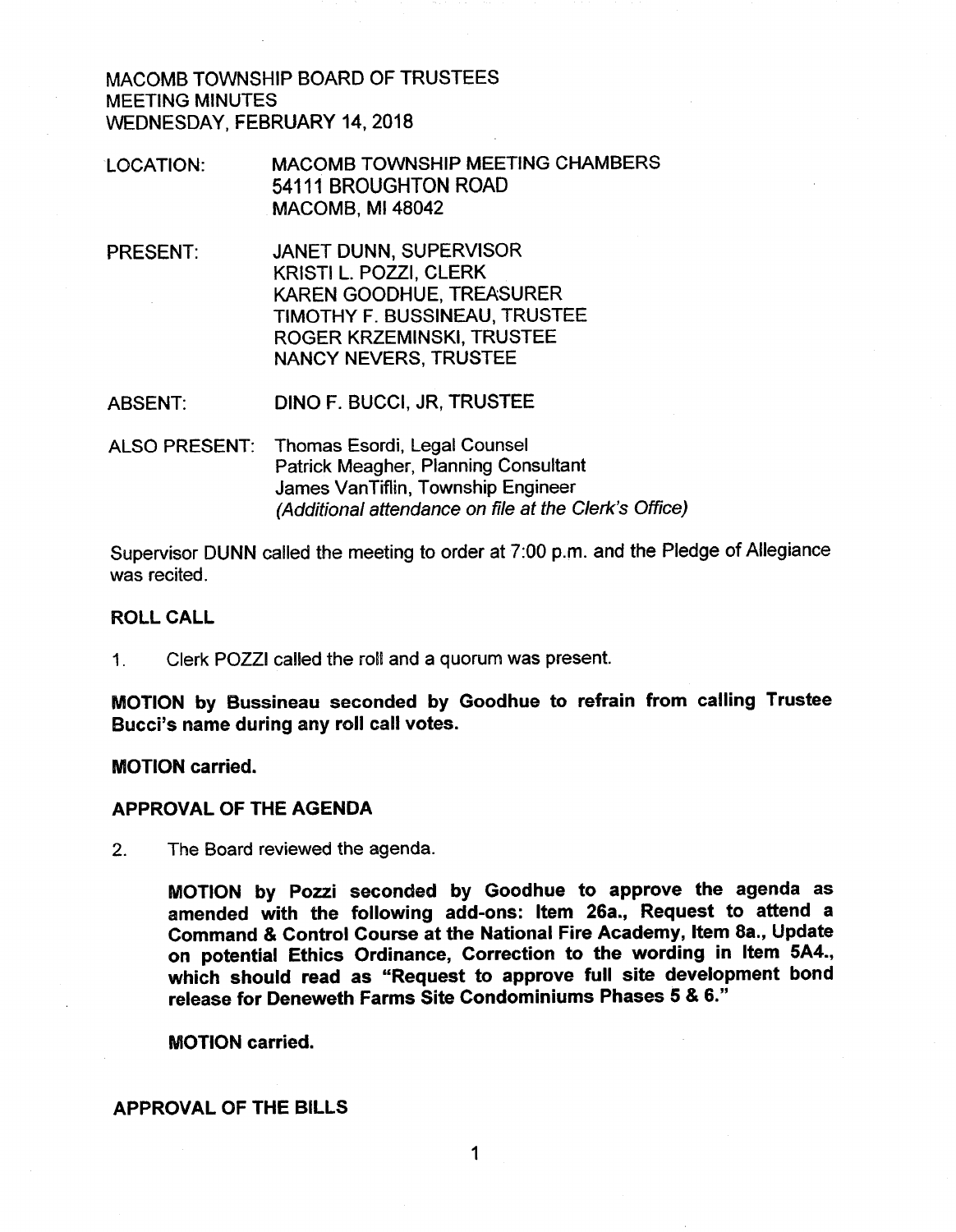## MACOMB TOWNSHIP BOARD OF TRUSTEES MEETING MINUTES & PUBLIC HEARING WEDNESDAY, JANUARY 24, 2018

**MACOME TOWNSHIP MEETING** LOCATION: I **CHAMEERS** 

#### 54111 BROUGHTON ROAD **MACOMB, MI 48042**

JANET DUNN, SUPERVISOR **PRESENT:** KRISTI L. POZZI, CLERK KAREN GOODHUE, TREASURER TIMOTHY F. BUSSINEAU, TRUSTEE ROGER KRZEMINSKI, TRUSTEE **NANCY NEVERS, TRUSTEE** 

DINO F. BUCCI, JR, TRUSTEE **ABSENT:** 

Thomas Esordi, Legal Counsel **ALSO PRESENT:** Patrick Meagher, Planning Consultant James VanTiflin, Township Engineer (Additional attendance on file at the Clerk's Office)

Supervisor DUNN called the meeting to order at 7:00 p.m. and the Pledge of Allegiance was recited.

#### **ROLL CALL**

Clerk POZZI called the roll and a quorum was present.  $1<sub>1</sub>$ 

MOTION by Bussineau seconded by Nevers to refrain from calling Trustee Bucci's name during any roll call votes.

**MOTION carried.** 

#### APPROVAL OF THE AGENDA

Approval of the Agenda.  $2<sub>1</sub>$ 

> MOTION by Krzeminski seconded by Pozzi to approve the agenda as amended by adding Item 5B5, Request for a Personal Leave of Absence, and Item 7a, Community Development Block Grant Fund Allocation.

**MOTION carried.**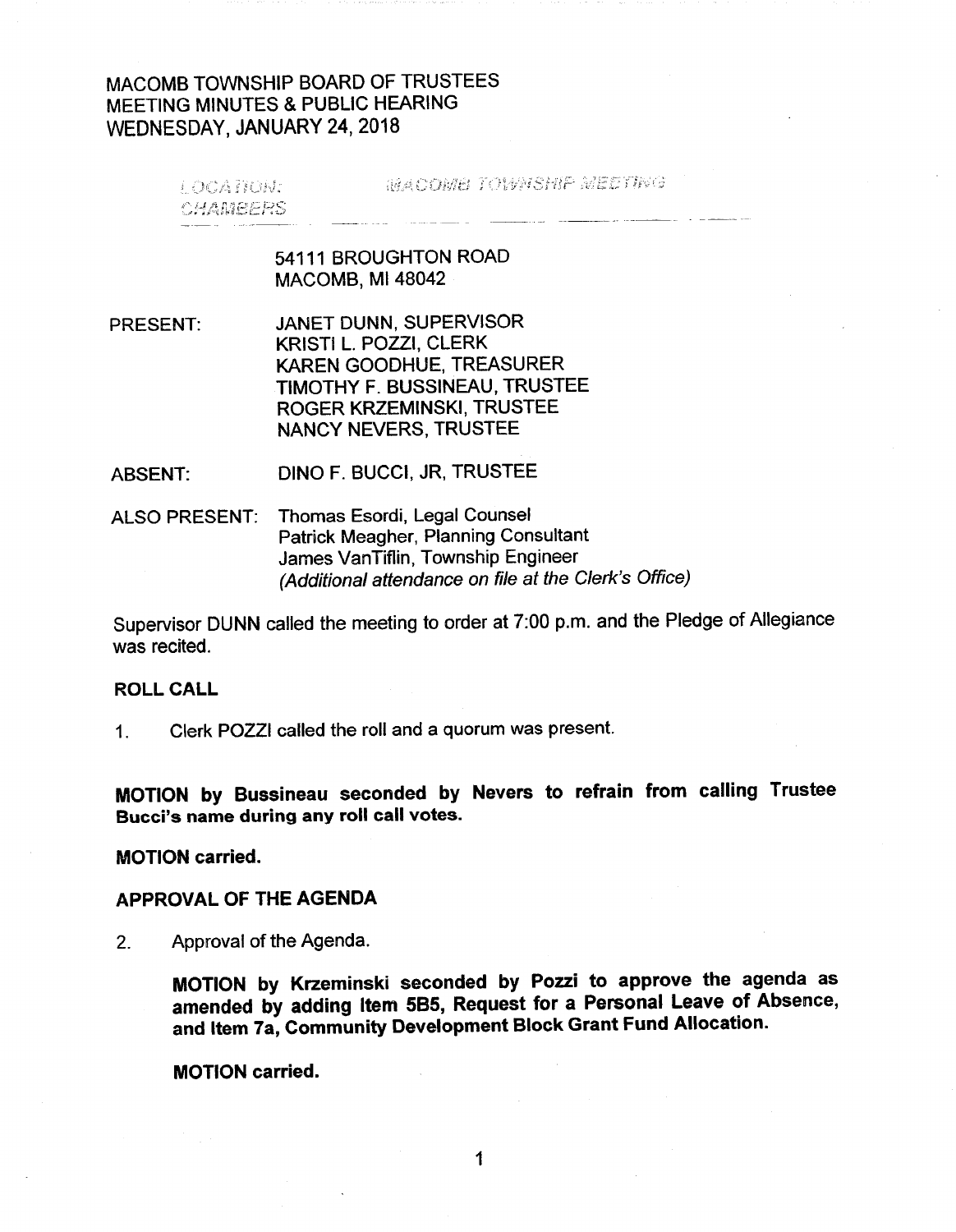MACOMB TOWNSHIP BOARD OF TRUSTEES MEETING MINUTES AND PUBLIC HEARING WEDNESDAY, JANUARY 10, 2018

- MACOMB TOWNSHIP MEETING CHAMBERS LOCATION: 54111 BROUGHTON ROAD MACOMB, MI 48042
- JANET DUNN, SUPERVISOR **PRESENT:** KRISTI L. POZZI, CLERK KAREN GOODHUE, TREASURER TIMOTHY F. BUSSINEAU, TRUSTEE ROGER KRZEMINSKI, TRUSTEE **NANCY NEVERS, TRUSTEE**

**DINO F. BUCCI, JR, TRUSTEE ABSENT:** 

ALSO PRESENT: Thomas Esordi, Legal Counsel **Patrick Meagher, Planning Consultant** James VanTiflin, Township Engineer (Additional attendance on file at the Clerk's Office)

Supervisor DUNN called the meeting to order at 7:00 p.m. and recognized Michael Gornecki who was in attendance for his government class. The Pledge of Allegiance was recited.

Ed Gallagher was recognized by Supervisor Dunn and the Township Board for his 30 plus years of service to the community.

#### **ROLL CALL**

Clerk POZZI called the roll and a quorum of the Board of Trustees was present.  $1<sup>1</sup>$ 

MOTION by Bussineau seconded by Nevers to refrain from calling Trustee Bucci's name during any roll call votes.

**MOTION carried.** 

APPROVAL OF THE AGENDA

 $2<sub>1</sub>$ 

MOTION by Pozzi seconded by Krzeminski to approve the agenda.

**MOTION carried.** 

**APPROVAL OF THE BILLS** 

1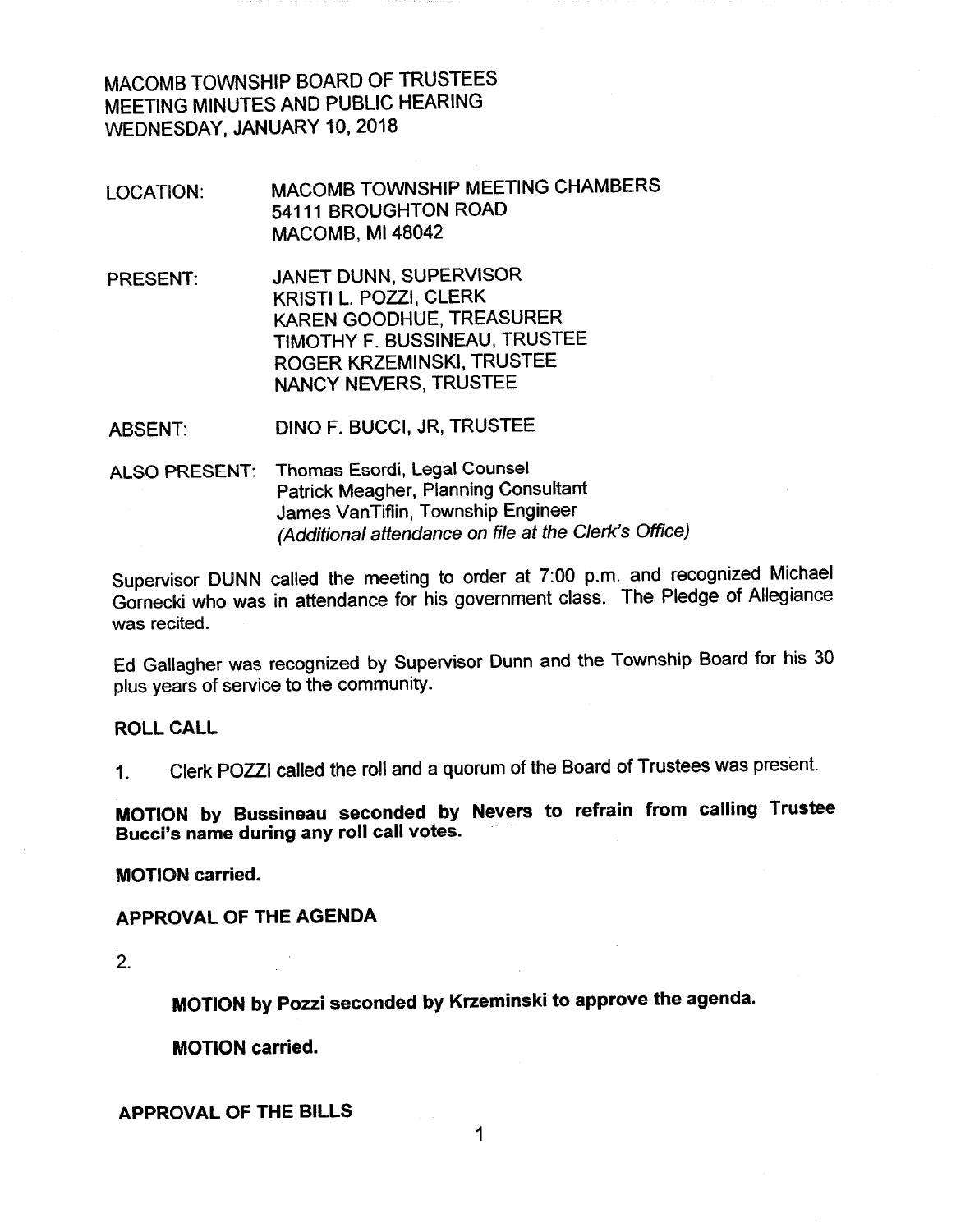MACOMB TOWNSHIP BOARD OF TRUSTEES MEETING MINUTES & PUBLIC HEARING WEDNESDAY, DECEMBER 20, 2017

- MACOMB TOWNSHIP MEETING CHAMBERS LOCATION: 54111 BROUGHTON ROAD MACOMB, MI 48042
- JANET DUNN, SUPERVISOR **PRESENT:** KRISTI L. POZZI, CLERK KAREN GOODHUE, TREASURER TIMOTHY F. BUSSINEAU, TRUSTEE ROGER KRZEMINSKI, TRUSTEE NANCY NEVERS, TRUSTEE

DINO F. BUCCI, JR TRUSTEE **ABSENT:** 

ALSO PRESENT: Thomas Esordi, Legal Counsel Patrick Meagher, Planning Consultant James VanTiflin, Township Engineer (Additional attendance on file at the Clerk's Office)

Supervisor DUNN called the meeting to order at 7:00 p.m. and the Pledge of Allegiance was recited.

#### **ROLL CALL**

Clerk POZZI called the roll and a quorum of the Board of Trustees was present.  $1<sub>1</sub>$ 

MOTION by Krzeminski seconded by Bussineau to refrain from calling Trustee Bucci's name during any roll call votes.

**MOTION** carried.

#### APPROVAL OF THE AGENDA

The agenda was reviewed and Item #9, Report from independent auditor on  $2.$ competitive bid process, was tabled due to the individual having been in an automobile accident.

MOTION by Krzeminski seconded by Pozzi to approve the agenda and table Item #9, Report from independent auditor on competitive bid process.

**MOTION carried.** 

#### **APPROVAL OF THE BILLS**

All bill runs were reviewed and there were no additions, deletions or corrections.  $3<sub>1</sub>$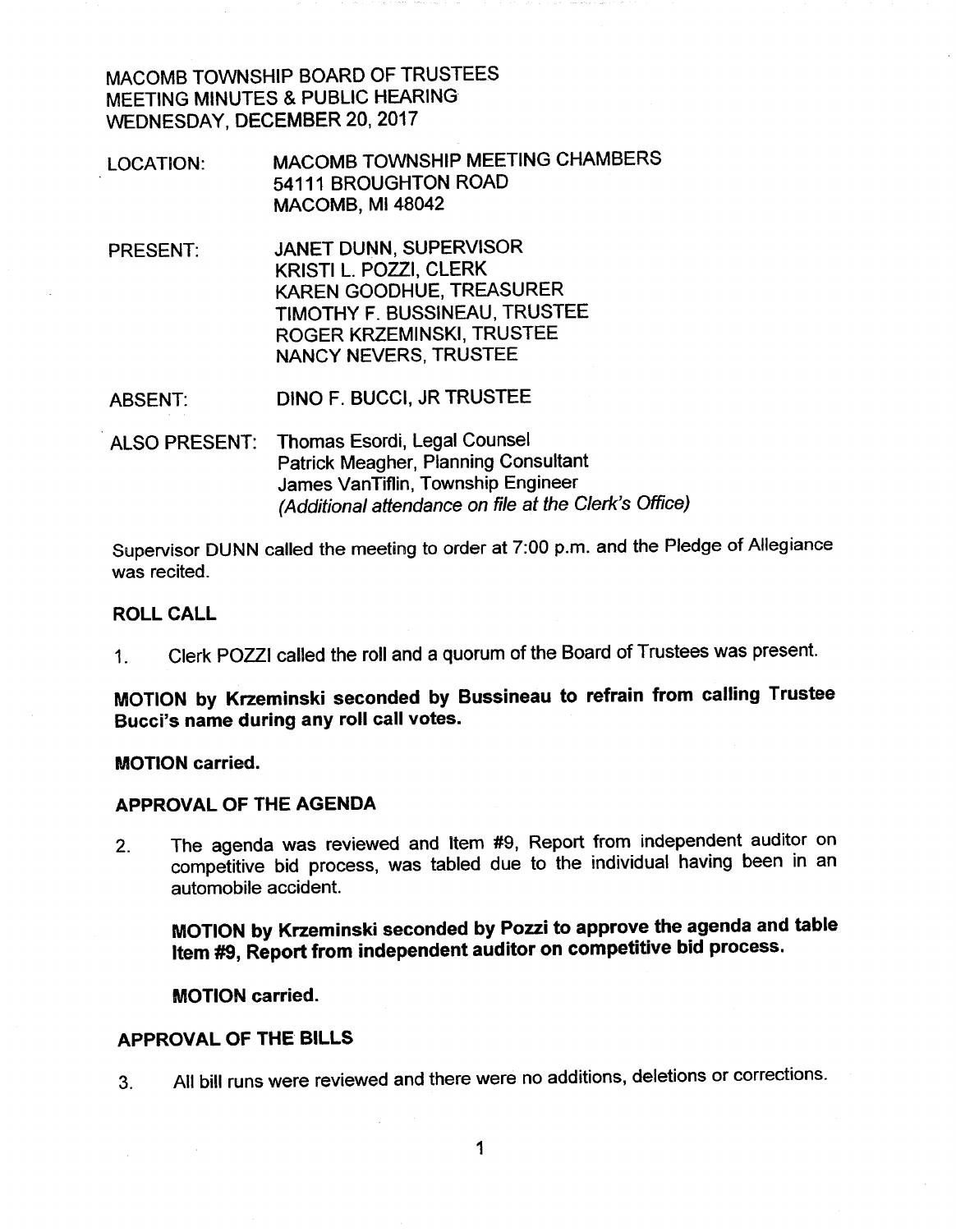MACOMB TOWNSHIP BOARD OF TRUSTEES **MEETING MINUTES** WEDNESDAY, DECEMBER 6, 2017

- **MACOMB TOWNSHIP MEETING CHAMBERS** LOCATION: 54111 BROUGHTON ROAD MACOMB, MI 48042
- **PRESENT: JANET DUNN, SUPERVISOR** KRISTI L. POZZI, CLERK **KAREN GOODHUE, TREASURER** TIMOTHY F. BUSSINEAU, TRUSTEE ROGER KRZEMINSKI, TRUSTEE **NANCY NEVERS, TRUSTEE**
- **ABSENT: DINO BUCCI, TRUSTEE**
- ALSO PRESENT: Thomas Esordi, Legal Counsel Patrick Meagher, Planning Consultant James VanTiflin, Township Engineer (Additional attendance on file at the Clerk's Office)

Supervisor DUNN called the meeting to order at 7:00 p.m. and the Pledge of Allegiance was recited.

#### **ROLL CALL:**

1. Clerk POZZI called the roll and a guorum of the Township Board was present.

MOTION by Bussineau seconded by Nevers to refrain from calling Trustee Bucci's name during any roll call votes.

#### **MOTION** carried.

#### **APPROVAL OF THE AGENDA:**

The agenda was reviewed and Item 25, Request to perform Macomb County  $2.$ Public Safety Communications System Community/Department Survey was moved to Item 6A. Item 32, Convene to Closed Session to discuss status of contract negotiations with Michigan Association of Fire Fighters. Closed Session per MCL 15.268(c), was tabled. Item 11a., Discussion and action on resolution of censure, was added.

MOTION by Krzeminski seconded by Goodhue to approve the agenda as follows: The agenda was reviewed and Item 25, Request to perform **Communications System** County **Public Safety Macomb** Community/Department Survey was moved to Item 6A. Item 32, Convene to Closed Session to discuss status of contract negotiations with Michigan Association of Fire Fighters. Closed Session per MCL 15.268(c), was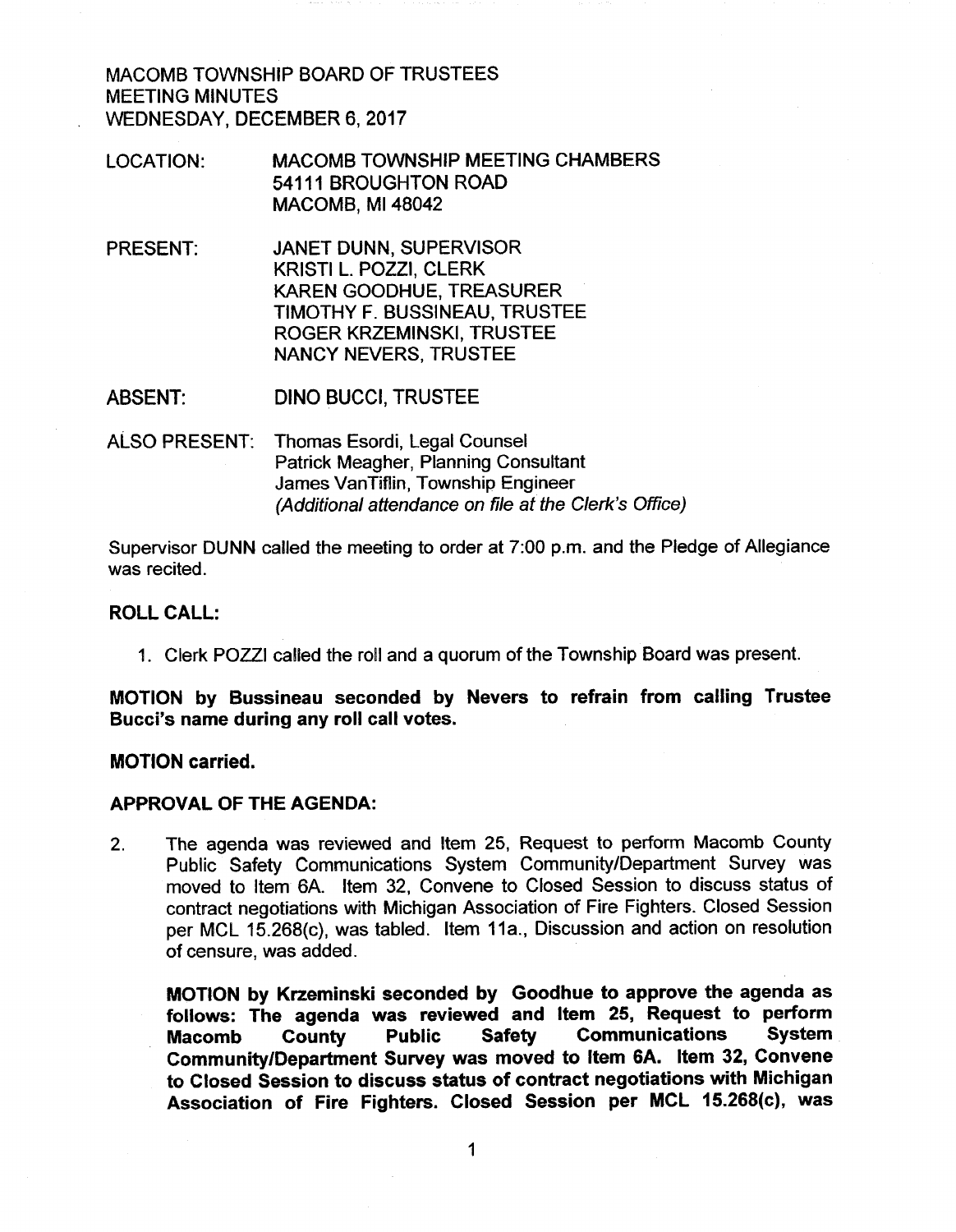MACOMB TOWNSHIP BOARD OF TRUSTEES **MEETING MINUTES** MONDAY, NOVEMBER 20, 2017

- MACOMB TOWNSHIP MEETING CHAMBERS **LOCATION:** 54111 BROUGHTON ROAD MACOMB, MI 48042
- JANET DUNN, SUPERVISOR PRESENT: KRISTI L. POZZI, CLERK TIMOTHY F. BUSSINEAU, TRUSTEE ROGER KRZEMINSKI, TRUSTEE **NANCY NEVERS, TRUSTEE**
- KAREN GOODHUE, TREASURER **ABSENT:** DINO F. BUCCI, JR, TRUSTEE
- Thomas Esordi, Legal Counsel **ALSO PRESENT:** Patrick Meagher, Planning Consultant James VanTiflin, Township Engineer (Additional attendance on file at the Clerk's Office)

Supervisor DUNN called the meeting to order at 7:00 p.m. Connor and Kyle Clayton from Middle School North and Troop #149 were present to earn their Citizenship Badge. They led those in attendance in reciting the Pledge of Allegiance.

#### **ROLL CALL**

 $1<sup>1</sup>$ Clerk POZZI called the roll and a quorum was present.

## MOTION by Bussineau seconded by Krzeminski to refrain from calling the names of Treasurer Goodhue and Trustee Bucci during any roll call votes.

#### **MOTION** carried.

Prior to the approval of the agenda the Supervisor stated that Township Legal Counsel would read the statute that addresses the removal of an elected official from office.

Township Legal Counsel read two separate statutes regarding the removal of an elected official from office. The first was from Michigan Election Law, MCL 168.369. This stated that the Governor shall remove a township officer, chosen by the electors of any township, when the Governor is satisfied from the evidence submitted that the elected official is guilty of official misconduct, willful neglect of duty, extortion, habitual drunkenness, or has been convicted of being drunk, or when it appears by a certified copy of the judgment of a court of record of this state that the officer, after the officers election, or appointment, was convicted of a felony.

The second statute was from the Michigan Zoning Enabling Act under section 125.3601, subsection 9. A member of the Zoning Board of Appeals may be removed by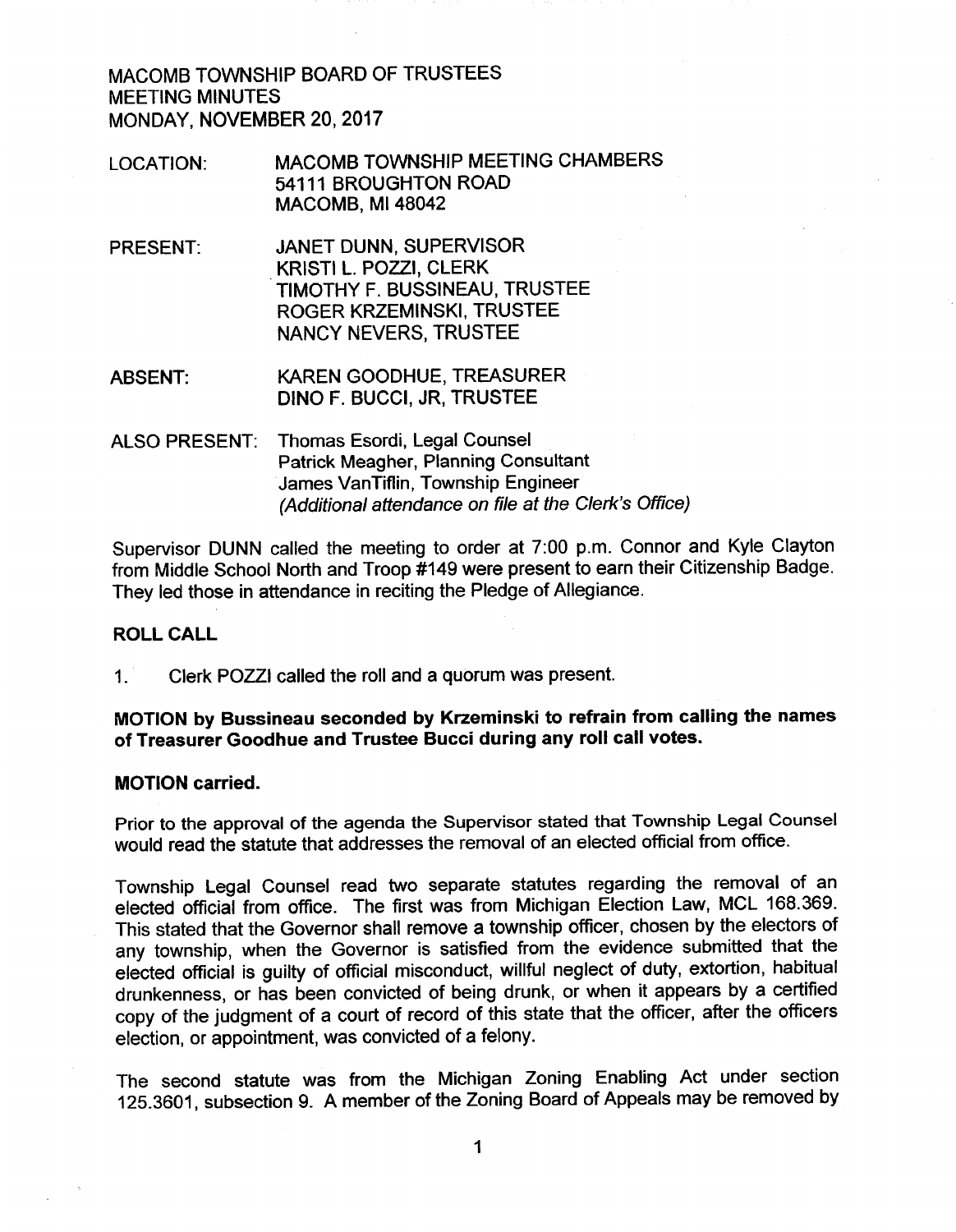MACOMB TOWNSHIP BOARD OF TRUSTEES **MEETING MINUTES** WEDNESDAY, JULY 26, 2017

> MOTION by GOODHUE seconded by POZZI to approve the Amendment to Chapter 14 of the Macomb Township Code of Ordinances: Replacing Article II. Residential Fence Regulations with amended format and text as indicated above.

**MOTION** carried.

#### **BUILDING DEPARTMENT**

Request for a Temporary Certificate of Occupancy for Bubbas 33, located at 17757  $13.$ **Hall Road** 

MOTION by POZZI seconded by BUSSINEAU to approve the Temporary Certificate of Occupancy for Bubbas 33, 17757 Hall Road, upon completion of all life safety items associated with the building along with a certificate of zoning compliance with an expiration date of 9/26/17.

**MOTION** carried.

#### **SUPERVISORS OFFICE**

 $14.$ Compensation for a Deputy Supervisor

> Supervisor Dunn spoke on the need for a Deputy Supervisor, explained the reasons for this request, and asked for a motion to establish the compensation for this position to be consistent with the Deputy Clerk and Deputy Treasurer.

> Clerk Pozzi established the fact the position was not budgeted for in the recently approved budget. She further questioned why, when she requested to fill a vacancy in the Clerk's department that would result in a pay increase for an employee she was met with such opposition from the Supervisor, who is now proposing its adoption for the Deputy Supervisor position.

> In response to Trustee Bucci and Bussineau's question, Supervisor Dunn stated that if a current employee of the Township is appointed to the position of Deputy Supervisor, the position vacated by that employee would not be filled.

> Treasurer Goodhue mentioned that she worked with the Clerk to make the Deputy compensation for both departments equal just as the Department heads compensation is equal.

> Motion by GOODHUE seconded by KRZEMINSKI to approve the compensation of the Deputy Supervisor consistent with the Deputy Clerk and Deputy Treasurer.